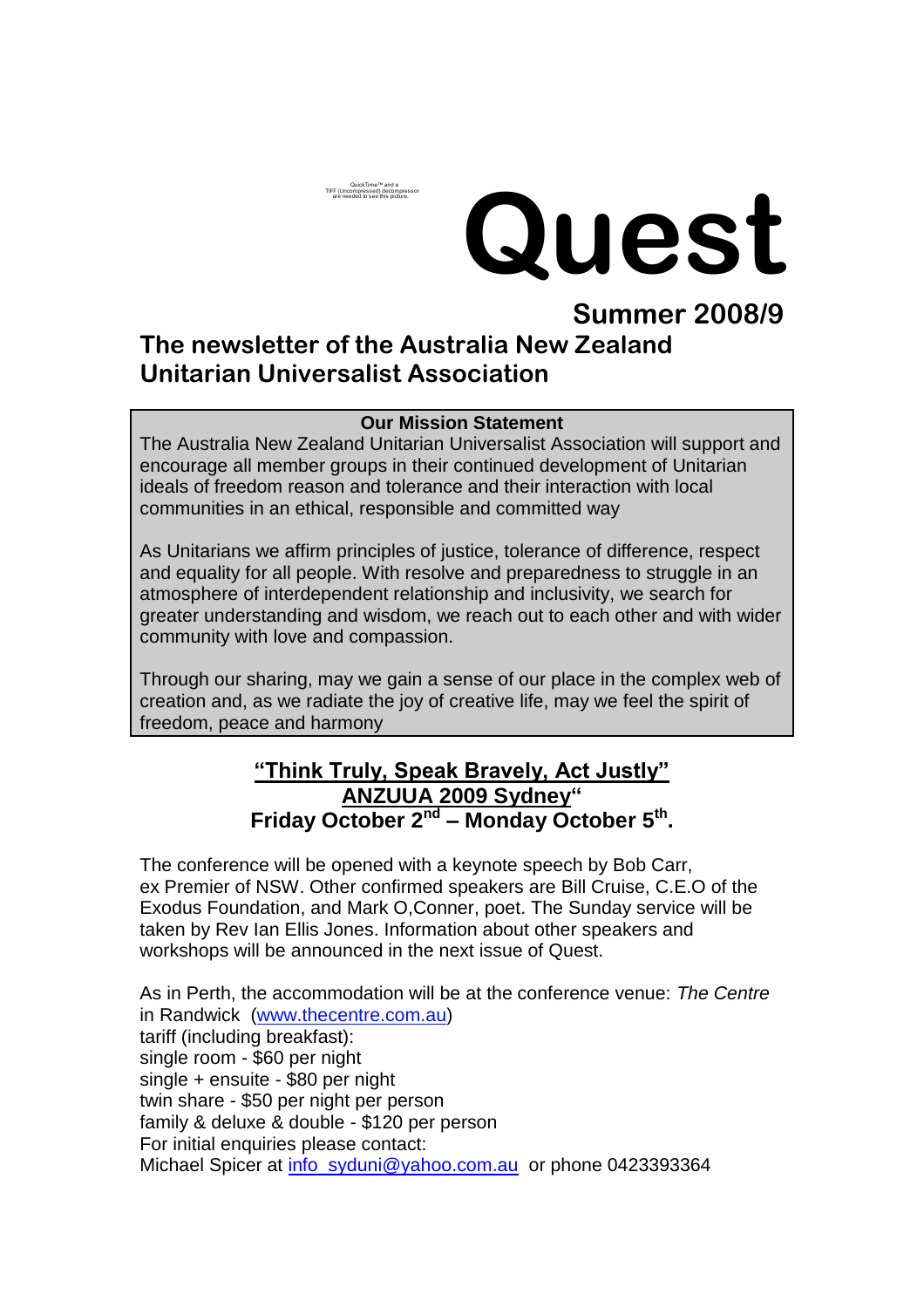## **Spirit of Life Unitarian Fellowship**

Spirit of Life Fellowship finished the year 2008 in good shape and with an enthusiastic membership. Currently we have twenty six members and generally have an average attendance for each Sunday service of fifteen people including visitors. Our attendances are growing although slowly at this stage.

We have recently embarked on a significant publicity program including letter box drops in the local and surrounding areas, brochures in local libraries, notices on sixty three Council notice boards, and selected advertising in local newspapers to build attendances and expose Unitarianism to the wider community.

We started 2009 with a number of exciting developments. We are in the process of completing a new website for the Fellowship. We have engaged a professional web designer and our new look should be in place early in the New Year. The new site will be more attractive to view, contain more information, and include some special features that should add to the interest of those viewing it.



We recently engaged the services of a professional pianist, a student at the Conservatorium of Music who will attend services every second week and play hymns and classical music as required for the congregation. This will enable us to expand the range of Unitarian hymns available for services. Previously we used the excelled CDs produced by the Oakland Unitarian Universalist Church in California. From now on we will alternate week by week with CDs and live music. Our congregation was very excited the first week and we noted everyone got into the swing of the new hymns pretty quickly.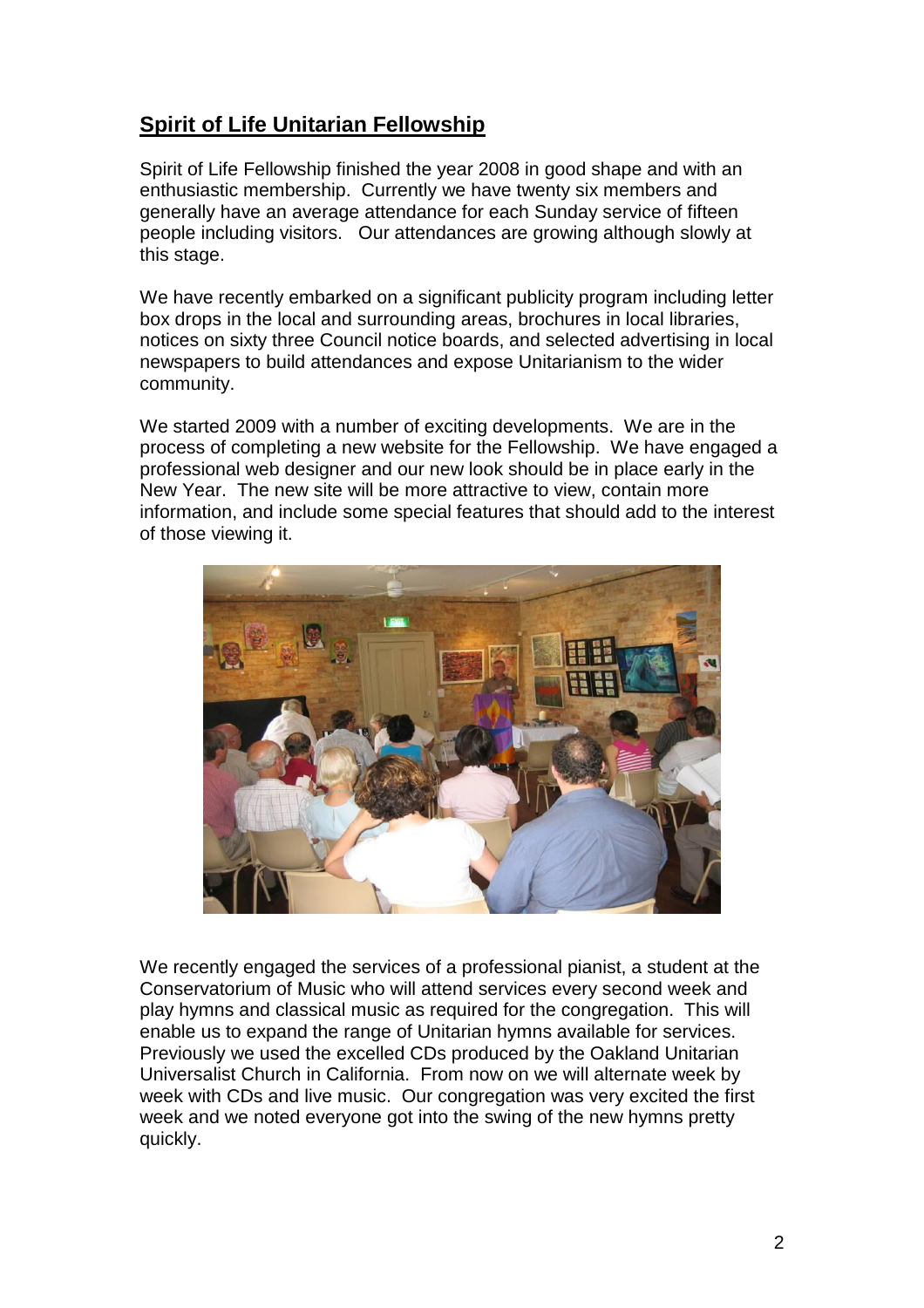Our first service of the New Year was a guest speaker as usual. This year it was Sarah Penicka, the Director of the Sydney Gay and Lesbian Choir. Sarah is an outstanding musician and is currently completing a doctorate in religious studies.

The big news for us is that commencing the second week of January we are privileged to have a US based UU minister in our congregation. Steve Wilson will be living in Sydney on vacation and has volunteered to help our congregation over the period. Steve will conduct a number of services for us and will advise us on ways to grow and nuture our Fellowship, with a particular emphasis on growing numbers, catering to families and young people and helping our Executive committee plan for our future. Naturally we are all looking forward to his visit and his input.

We look forward to our fifth year as a Fellowship with confidence and hope to participate fully in the ANZUUA conference later in the year. Our members look forward to meeting other Unitarians from all over Australia and New Zealand at that time.

#### **ANZUUA Biennial General Meeting (BGM).**

The time has come to consider what you would like to talk about at our meeting in Sydney in October. There will be three ANZUUA business sessions over the course of the weekend. The first will cover the group reports and the reports from the treasurer and president.

The second will consider internal matters, such as the ratification of our new constitution, rules for membership and web protocol. If you have some issue regarding the workings of ANZUUA, this is when it will be discussed.

The third session will cover external issues.

The timeframe is as follows"

**April 30** - deadline for submissions to be received by the executive.

**May 31** – distribution on proposals to member groups

**July 31** - selection of the proposals to go forward to the meeting

This should give all groups enough time to discuss the nominated proposals and inform their delegates of the groups position on any issue.

So if you have a motion, proposal, remit or resolution, start putting it together now so we can complete the process in a timely manner.

#### **Order of the Flaming Chalice**

At Perth it was decided that we would create the Order Of The Flaming Chalice to honour the contributions that people have made to ANZUA. Nominations are now open, so start thinking who you should like to honour. Contact your ANZUUA delegate with your suggestions.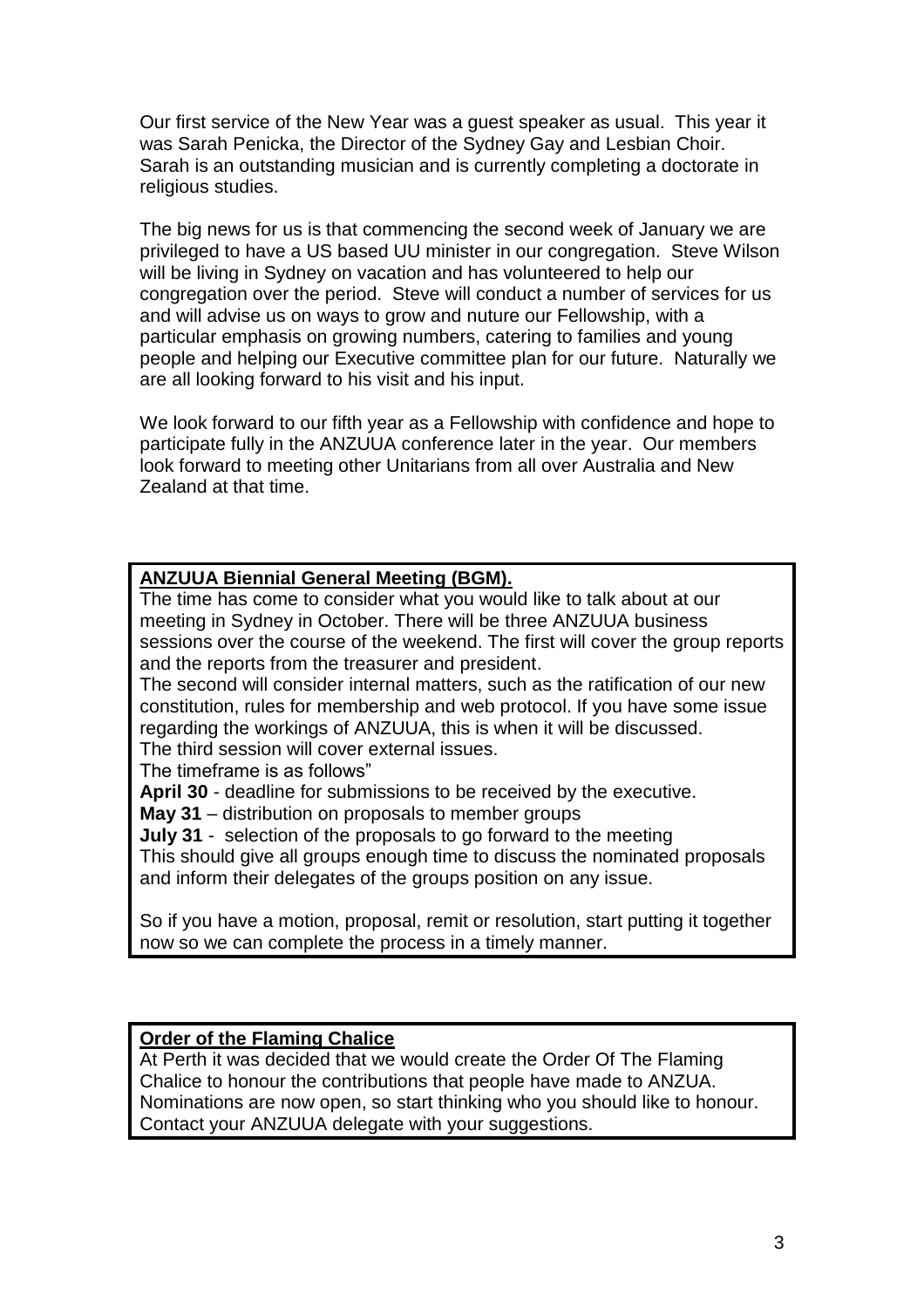## **Under The Southern Cross**

One of the projects that the management team are looking at is the possibility of publishing a service resource, provisionally titled "Under The Southern Cross", which will include writings and music from this part of the world. The contents can be from other sources, or by our own members Here is an example:

#### **Meditations By Robert Halsey**

(1)

Spirit of advaita, flowing in me and beyond: I am a single throb, a single pulse beat, a single beat in a single breath in the beautiful unfolding beauty and power that reveals something of you as you are: that is a part of your self-revelation and your choice to remain a mystery so that we respond to you in faith.

I thank you for everything that ever was, in the past;

I thank you for all that exists as it does: I thank you for the tide that will take everything along with it into the millions of years to come as we keep coming into Be-ing you and I.

#### (2)

This is the hour when my world recedes and leaves me in a silence I've created for myself in which I can hear myself breathe and listen to the beating of my heart.

I wait for a connection to what lies deeper in me than anything else I can think of, and it extends all the way down and beyond me, past the 400 million suns and their attendant galaxies:

I know that I am part of it all but just what part I dont know and I expect that I never will, but that doesnt matter;

it fills me with a growing excitement that nourishes and calls to me to know the beauty of my ordinariness and my infinitesmal being.

I know this silence is a prayer to and in you, my God.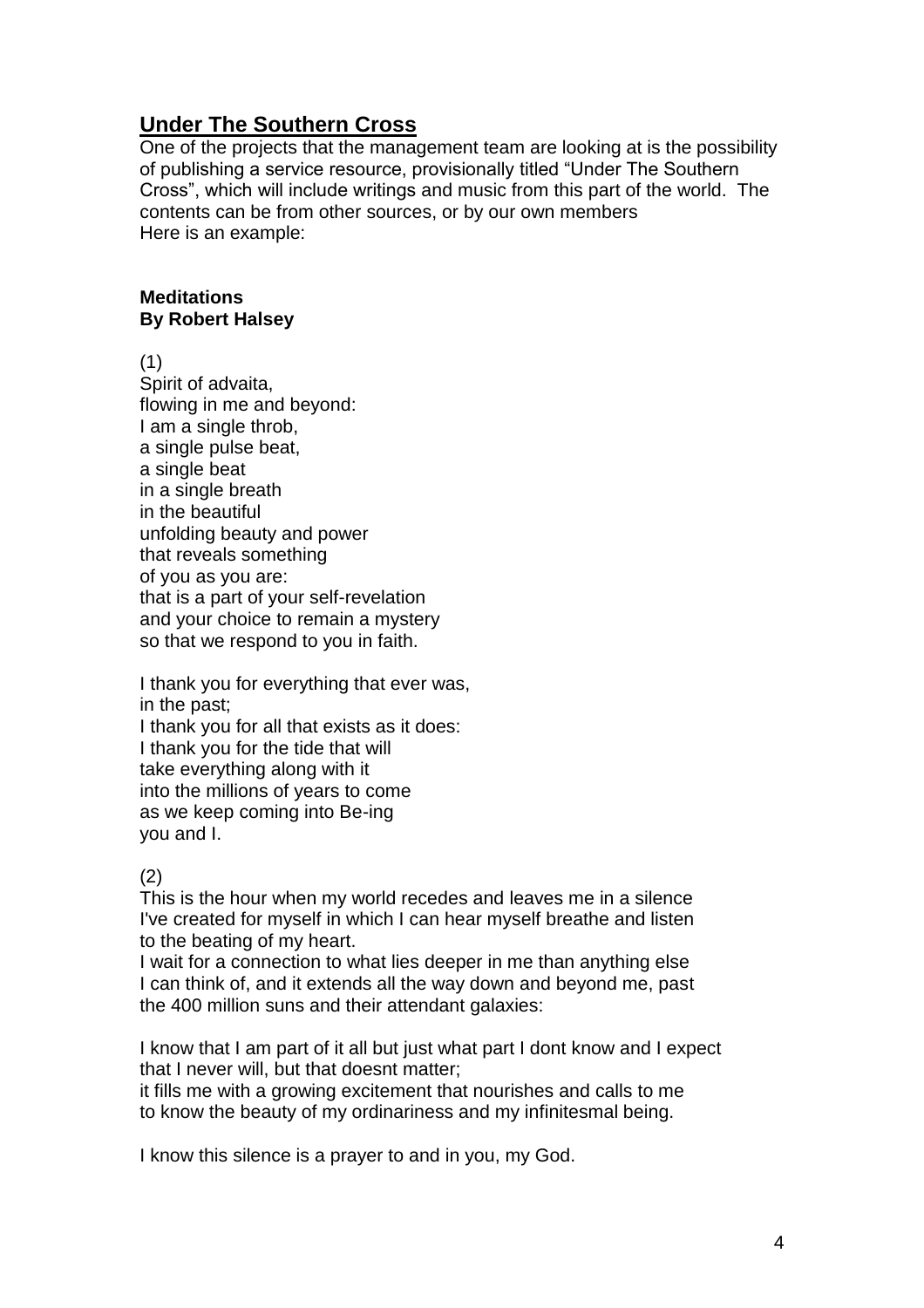(3)

Whenever I search for my past, I find myself alone with a stranger I barely recognise as me, and I cannot recall how often or if ever I remembered you. But you are past and present, and in my future where this other stranger, me, will find you, even stranger and as ineffable as you are today, but closer than ever we'll be as we are today. Hold me close,let me feel you near, hear your breath in every wind that blows, and see the shadow of your smile, hovering over death's dark door, and feel your presence into which I dissolve only to live another life in you.

# **UNITARIAN MINISTERS IN 19th CENTURY NEW ZEALAND**

#### **By Wayne Facer (The first in a series)**

A number of Unitarian ministers came to New Zealand in the 19<sup>th</sup> century. Interestingly, none came to New Zealand with the intention of establishing a church.. A brief sketch of each minister is given below, shown in the order of their arrival.

#### **Thomas Fyshe Palmer (1747-1802)**

Educated at Cambridge University, graduating MA, BD. A former Anglican curate he became a Unitarian minister at Montrose, Scotland. He was a member of the *Friends of Liberty* society in Dundee, which published a call for universal suffrage. For this he, and others, were convicted of sedition and sentenced to seven years transportation to New South Wales, 1794-1800. In 1801 left Sydney for Britain on the *Plumier*. The *Plumier* repaired for about 6 months at Coromandel in 1801. During the time he spent in Australia he appears to have become disinterested in religion so it is unlikely he took religious services while in New Zealand. The *Plumier* sailed to Fiji and then on to Guam where Palmer died. In 1845 a monument was erected to the "Scottish Martyrs" in Edinburgh on which Palmers name is inscribed.

*Further Reading*: L. Baker Short, "Thomas Fyshe Palmer: from Eton to Botany Bay," *Transactions of the Unitarian Historical Society*, 1964, vol. XIII, 2, 37-68.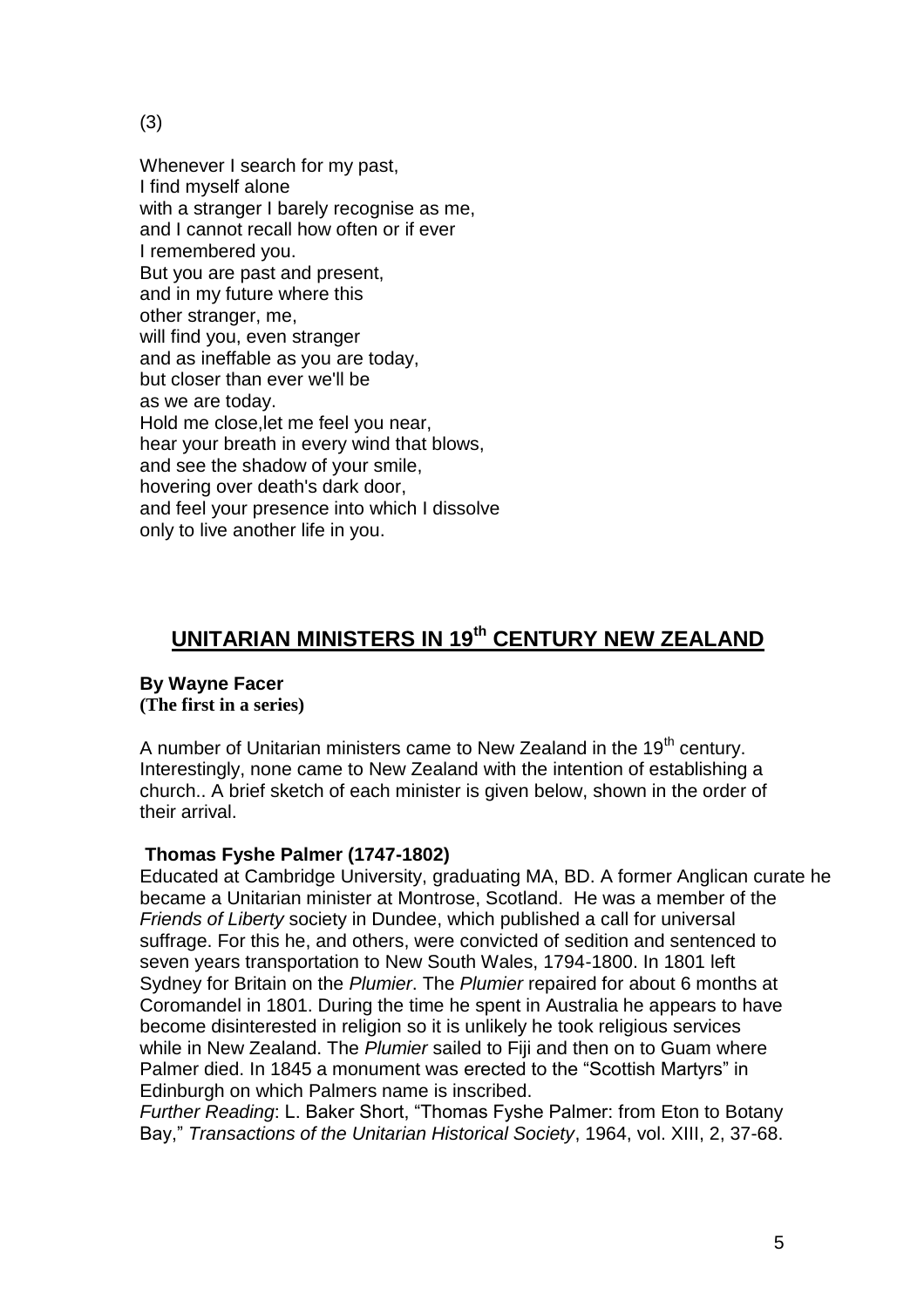#### **George Skey (1796-1851)**

George Skey's father was a Russian merchant who had settled in London and married Charlotte Carpenter from Bradford. George was their only child. In 1821 he married Myra Partridge and they had four sons. He was the Unitarian minister at Colyton, Devon between 1824 and 1826 and then at Hinckley 1831-32. He left for Australia in 1837, by 1838 was known to be in Adelaide and arrived in Auckland in 1840. In 1847 he held a government land grant for a fishing station on Rangitoto. He went to California in 1849 and died at Stockton in 1851. He appears to have travelled alone, leaving his family in England.

*Further Reading*: Surnam Index 1108, Dr Williams Library, London. (I am grateful to Russell Pegler for transcribing this file.)

#### **Thomas Gilbert (1799-1894)**

Born in Kent, where following the death of both parents he was raised by his grandfather, the Rev. George Gilbert a minister for 60 years known as the Apostle of Sussex. While brought up in rigid Calvinist doctrines Thomas became Unitarian while studying. He was pastor of the Unitarian General Baptist Church at Northam for nine years, then minister of the General Baptist Church at Ditchling, Sussex. In 1851 he sailed on the *Simlah* and settled in New Plymouth. He opposed the Taranaki war of 1860 on conscientious grounds believing all war to be unchristian. He was accused of cowardice for refusing to serve in the military, despite being legally exempt as a minister of religion. He left Taranaki for Nelson where he was a teacher at the Clifton Terrace School for eleven years. He then became librarian of the Nelson Institute for the next seven years. He views on religion changed and he became President of the Nelson Freethought Society. After a sojourn in New Plymouth of four years he returned to Nelson in 1889 where he remained until his death. He left six sons, two daughters and numerous grandchildren. *Further Reading*: "Death of a Venerable Unitarian in New Zealand," *The Inquirer*, 9 February 1895, 85-86. "Obituary: Death of Mr Thomas Gilbert," *Taranaki Herald*, 30 November 1894, 2. Thomas Gilbert *New Zealand Settlers and Soldiers*, London: A.W. Bennett, 1860.